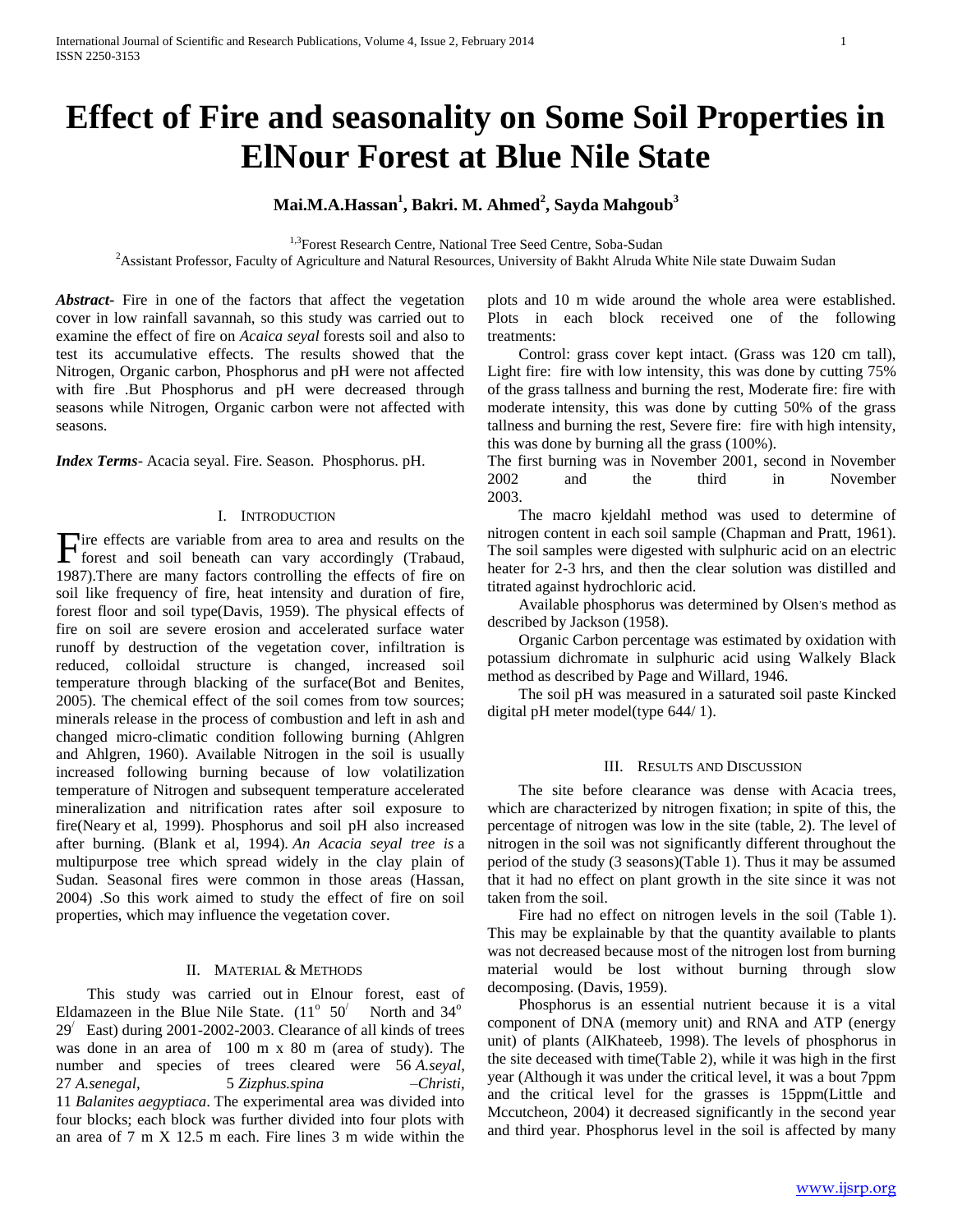factors like degree of weathering, climate condition, erosion and crop removal (Alkhateeb, 1998).In this case study this decrease may be due to the grass consuming which have a higher requirement of phosphorus (Spikes, 2004; little and Mccutcheon, 2004). Because of the high density of grass growth in the first and second year, this probably absorbed phosphorus from the soil.

 Organic Carbon was added to the soil by plant residues or ash remains after burning. The level of Organic Carbon was found not affected with fire (three intensities) (Table 1). The quantity of Organic Carbon added to the soil with burning is equal to that was added by plant residues in unburned (control) area. Seasons seem to have no significant effect on the level of Organic Carbon in the soil (table 2).

 Soil pH is defined as the logarithm of the hydrogen ion concentration; it is an indication of the soil acidity or alkalinity (Elkhateeb, 1998). The soil pH in the site was  $7.8 - 7.9$  in the first season (Table 2), this means that the site soil was slightly to moderate alkaline, pH decreased in the second season to  $6.2 - 6.3$ , thus the soil became slightly acidic. These pH changes seem not affected with fire treatment, because light, moderate and severe fire were not significantly different from untreated area in pH level. (Table 1).The changes in pH level may explain the loss of phosphorus, because most of the minerals are more soluble or available in acid soils than the neutral or slightly alkaline soils (Bichelhaupt, 2004),this mean that the pH made phosphorus available to be absorbed by plants, and this cause phosphorus decreasing in the soil.pH changes is a result of rain water leaching away basic ions(Ca, Mg, K, Na), carbon dioxide from decomposing organic matter and root respiration dissolves in soil water forming a weak organic acid and formation of strong organic and inorganic acids.

| <i>Treatments</i> | Mean    | %Nitrogen Mean              | / Mean                    | % Mean /Soil pH<br>$\sqrt{2}$ |  |
|-------------------|---------|-----------------------------|---------------------------|-------------------------------|--|
|                   | content | Phosphorus<br>content (ppm) | Organic Carbon<br>content |                               |  |
| Control           | 0.06a   | 3.42a                       | 0.78a                     | 6.7 a                         |  |
| Light Fire        | 0.06a   | 3.33a                       | 0.64a                     | 6.8a                          |  |
| Moderate Fire     | 0.011a  | 2.99a                       | 0.79a                     | 6.8a                          |  |
| Severe Fire       | 0.011a  | 3.49a                       | 0.75a                     | 6.8a                          |  |
| P<                | 0.1481  | 0.046                       | 0.09                      | 0.65                          |  |
| $SE_{\pm}$        | 0.02    | 0.2                         | 0.05                      | 0.07                          |  |
| $CV =$            | 137     | 85                          | 31                        | 12                            |  |

# **Table (1) effect of fire on Soil Nitrogen, Phosphorus, Organic carbon and soil pH overall seasons**

# **Table (2) Effect of Seasonality on Soil Nitrogen, Phosphorus, Organic carbon and soil pH overall treatments**

| <b>Seasons</b> | Mean<br>content | %Nitrogen Mean<br>Phosphorus<br><i>content</i> ( <i>ppm</i> ) | Organic<br>Carbon<br>content | / Mean / % Mean / Soil pH |
|----------------|-----------------|---------------------------------------------------------------|------------------------------|---------------------------|
| May 2001       | 0.12a           | 7.13a                                                         | 0.78a                        | 7.9 a                     |
| Nov 2001       | 0.06a           | 6.63a                                                         | o.74 a                       | 7.8 a                     |
| May 2002       | 0.08a           | 0.5c                                                          | 0.66a                        | 6.3 <sub>b</sub>          |
| Nov 2002       | 0.06a           | 1.8 <sub>b</sub>                                              | 0.70a                        | 6.2 <sub>b</sub>          |
| May 2003       | 0.07a           | 2.32 <sub>b</sub>                                             | 0.80a                        | 6.3 <sub>b</sub>          |
| Nov 2003       | 0.12a           | 1.48 <sub>bc</sub>                                            | 0.75a                        | 6.2 <sub>b</sub>          |
| P<             | 0.376           | 0.0001                                                        | 0.55                         | 0.0001                    |
| $SE_{\pm}$     | 0.02            | 0.2                                                           | 0.06                         | 0.09                      |
| $CV=$          | 137             | 85                                                            | 31                           | 12                        |

#### **REFERENCES**

- [1] Bot, A. and J. Benites. 2005. The Importance of Soil Organic Matter: key to drought-resistant soil and sustained food production. FAO Soils Bulletins, 94pp.
- [2] Ahlgren, I.F and A Ahlgren, C. E. (1960).Ecological Effects of Forest .Botanical Review, Vol. 26, No. pp. 483-533.
- [3] Blank.R., Allan.F, Young.a., (1994).Growth and Elemental Content of Several Sagebrush – Steppe. Species in Unburned and post wild fire, Soil and Plants Effects on Soil Attributes. Plant and Soil. 165: 35-41.
- [4] Chapman.H.D and Pratt. P. F (1961). Methods of Analysis for Soils, Plants and Waters. University of Callifornia. Division of Agricultural Science. Rivers side. USA.
- [5] Davis, K.P (1959). Forest Fire : Control and Use by Kenneth P. Davis
- [6] Hassan. M.M., (2004). Effects of Fire on Soil Seed Bank, Vegetation Cover and Some Soil Properties in ElNour Forest at Blue Nile State. M.Sc Thesis. University of Khartoum.
- [7] Jackson. M. L. (1958). Soil Chemical Analysis. Prentice. Hall, Engle wood Cliffs, New jersey, USA.